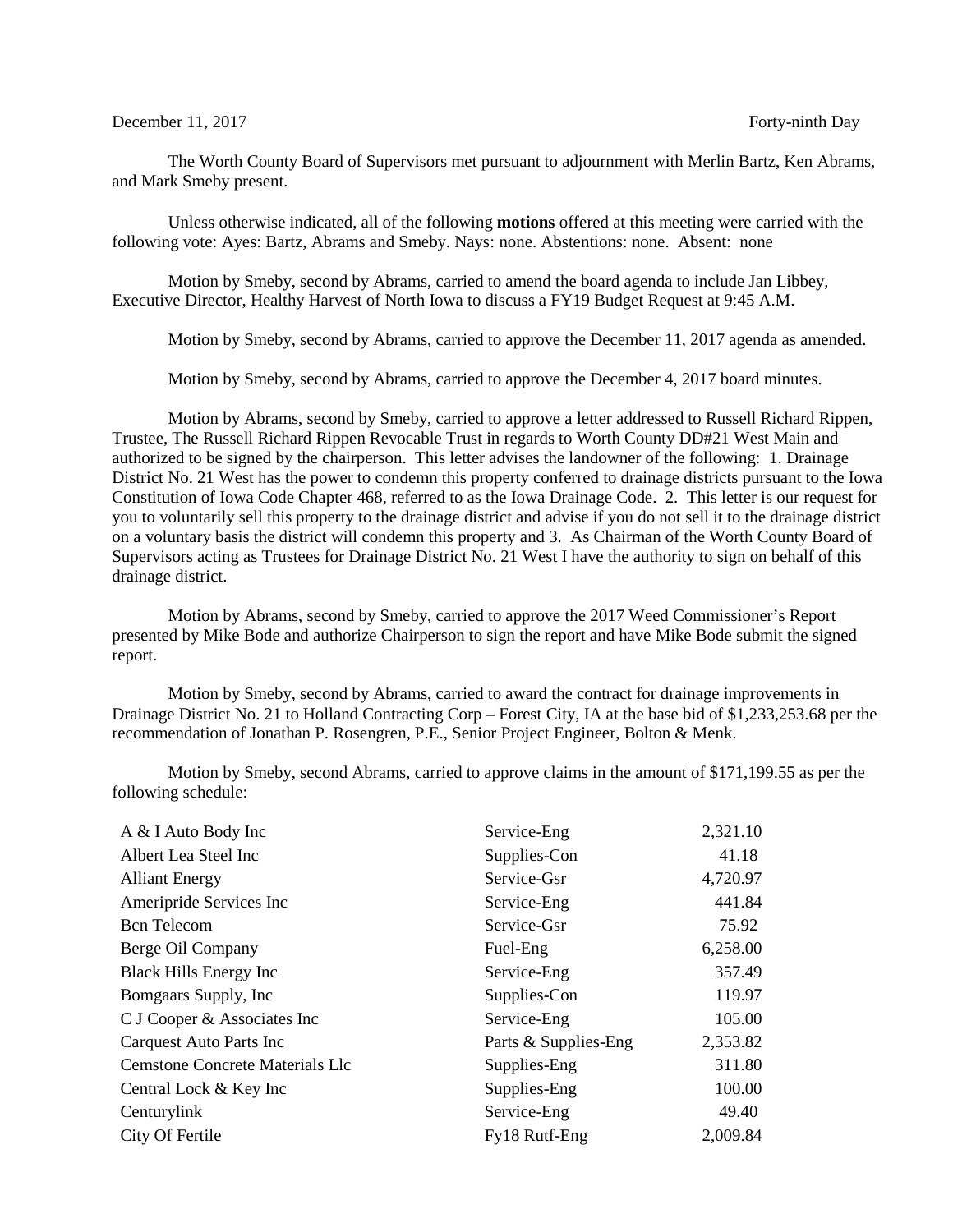| City Of Grafton                       | Fy18 Rutf-Eng     | 1,155.33  |
|---------------------------------------|-------------------|-----------|
| City Of Hanlontown                    | Fy18 Rutf-Eng     | 469.97    |
| City Of Joice                         | Fy18 Rutf-Eng     | 1,217.47  |
| <b>City Of Kensett</b>                | Fy18 Rutf-Eng     | 599.22    |
| City Of Manly                         | Service-Eng       | 42.10     |
| City Of Northwood                     | Service-Gsr       | 380.37    |
| Culligan Of Mason City                | Service-Shf       | 219.50    |
| Dave Syverson Inc                     | Parts-Eng         | 139.63    |
| Dedra Harris                          | Edu-Aud           | 400.65    |
| Diamond Mowers Inc                    | Parts-Eng         | 1,883.85  |
| Diane Myli                            | Mileage-Phd       | 13.45     |
| Dick's Place Body & Tow               | Service-Shf       | 350.00    |
| Div Of Alamo Sales Corp               | Parts-Eng         | 16,940.00 |
| <b>Dustin Doty</b>                    | Edu-Con           | 8.00      |
| <b>Edie Prazak</b>                    | Mileage-Phd       | 106.00    |
| Electric Pump Inc                     | Service-Wat       | 6,791.57  |
| <b>Electronic Engineering</b>         | Service-Shf       | 7,374.88  |
| <b>Fastenal Company</b>               | Supplies-Eng      | 102.73    |
| <b>Five Star Cooperative</b>          | Fuel-Eng          | 131.38    |
| Greve Law Office                      | 201712-Reimb-Aty  | 5,575.00  |
| Healthworks                           | Service-Eng & Con | 342.00    |
| Henry M. Adkins & Son Inc.            | Service-Dap       | 7,290.00  |
| Homeward Inc                          | Appro-Org         | 5,000.00  |
| Housby Heavy Equipment                | Service-Eng       | 2,203.12  |
| Hovey's Lawn & Garden                 | Service-Con       | 510.00    |
| Huber Supply Co Inc                   | Service-Eng       | 152.50    |
| Ia County Atty's Assoc                | Edu-Aty           | 325.00    |
| Ia Dept Of Agriculture                | Fees-Eng          | 15.00     |
| Ia State Sheriffs & Deputies          | Dues-Shf          | 425.00    |
| Imwca                                 | Wk Comp Ins       | 5,074.00  |
| <b>Injectech Diesel Service</b>       | Service-Eng       | 2,703.07  |
| Isac                                  | Edu-Trs           | 195.00    |
| J & J Machining Welding & Fabricating | Supplies-Eng      | 89.70     |
| Jake Jackson                          | Fy18 Reimb-Eng    | 116.51    |
| Jessica Reyerson                      | Mileage-P-Hd      | 11.00     |
| Joel Rohne                            | Mileage-It/Gis    | 179.00    |
| Kibble Equipment Llc                  | Service-Gsr       | 522.96    |
| Knudtson Automotive Service           | Service-Shf       | 120.59    |
| Lake Mills Motor Sports Inc           | Equip-Eng         | 8,190.98  |
| Larsen Plumbing & Heating Inc         | Service-Eng       | 28.50     |
| Larson Law Office, Pllc               | Service-Eng       | 8,500.00  |
| <b>Lawson Products Inc</b>            | Supplies-Eng      | 397.26    |
| Lea Mobile Glass Inc                  | Parts-Eng         | 300.00    |
| Legislative Services Agency           | Supplies-Shf      | 100.00    |
| Lexisnexis                            | Service-Aty       | 156.00    |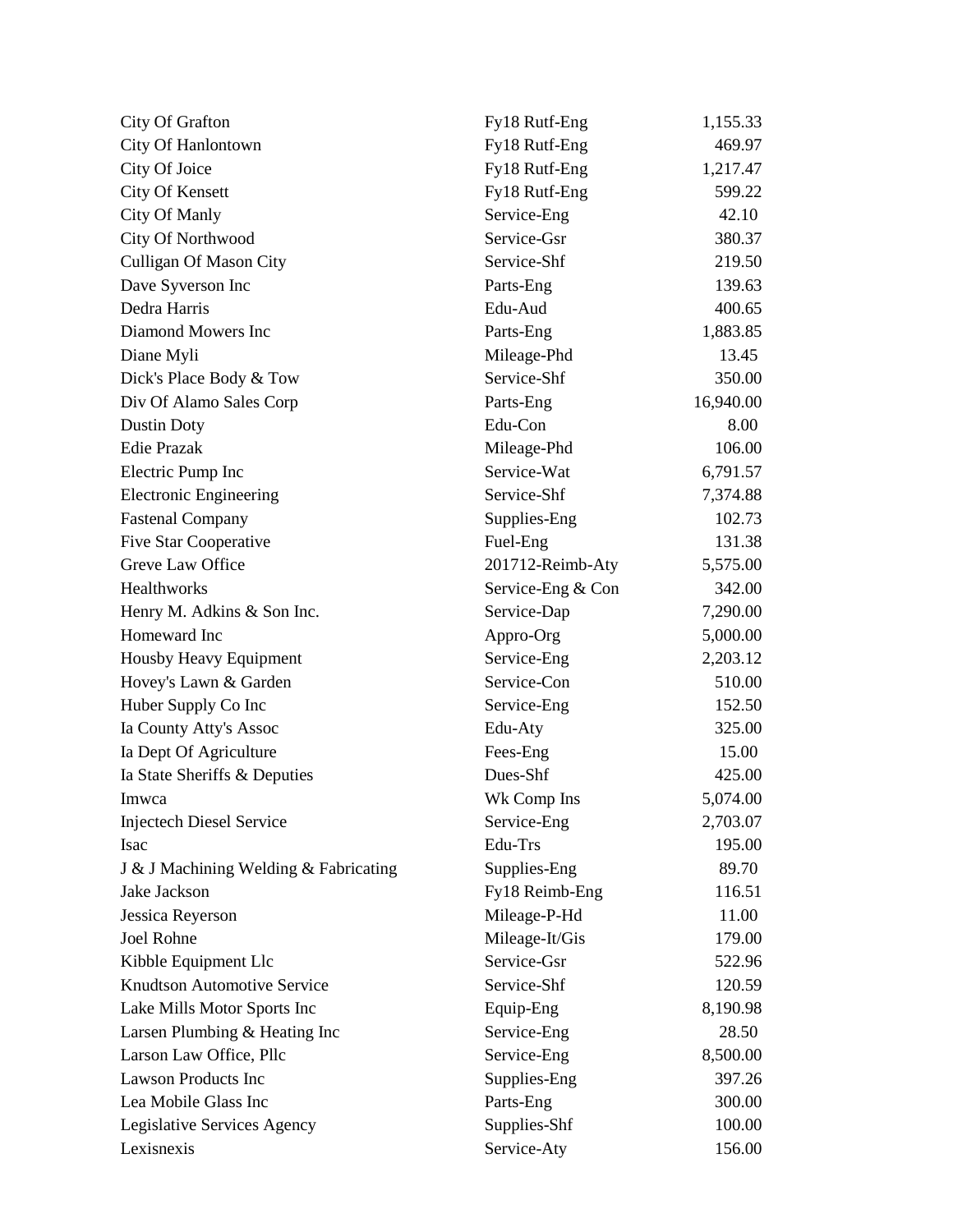| Manly Junction Signal          | Service-Sup & Aud  | 714.65     |
|--------------------------------|--------------------|------------|
| Marco Technologies Llc         | Service-Asr        | 231.07     |
| Mark's Tractor Inc             | Parts-Con          | 586.95     |
| Martin Marietta Materials Inc  | Rock-Eng           | 844.60     |
| Medline Industries Inc.        | Supplies-Phd       | 237.21     |
| Menards Inc                    | Supplies-Eng       | 487.55     |
| Mercy Medical Center-North Ia  | Service-Mex        | 600.00     |
| Midwest Wheel Companies Inc    | Supplies-Eng       | 951.60     |
| Motorola Solutions Inc         | Equip-Shf          | 33,513.06  |
| <b>Nelson Family Trust</b>     | Rent-Shf           | 900.00     |
| Niacog                         | Service-Ndp        | 550.00     |
| Northern Ia Constr Products    | Supplies-Eng       | 2,728.00   |
| Northwood Anchor Inc           | Service-Sup & Aud  | 838.49     |
| Northwood Sanitation Llc       | Service-Gsr        | 181.50     |
| Northwood True Value           | Supplies-Eng       | 376.52     |
| Nuss Truck & Equipment Inc     | Parts-Eng          | 546.28     |
| <b>Olson Trading Post Inc</b>  | Supplies-Eng       | 279.56     |
| Overhead Door Co Of Mason City | Service-Eng        | 115.00     |
| Plunkett's Pest Control Inc    | Service-Con        | 145.00     |
| Popp Farm Drainage             | Service-Eng        | 2,367.00   |
| <b>Purchase Power</b>          | Postage-Trs        | 1,020.99   |
| <b>Ram Systems</b>             | Service-Phd        | 695.00     |
| <b>Richard Brumm</b>           | Edu-Eng            | 491.58     |
| Shana Butler                   | Mileage-Phd        | 24.70      |
| Singelstad's Hardware          | Supplies-Eng       | 16.98      |
| Sure Service Co                | Service-Phd        | 304.50     |
| Teresa Johnson                 | Mileage-Phd        | 9.00       |
| Terry O'hern                   | Service-Apiary     | 600.00     |
| The Barrier Group              | Service-Dap        | 4,100.00   |
| Truax Company Inc              | Parts-Con          | 165.40     |
| <b>Tyler Business Forms</b>    | Supplies-Aud       | 87.33      |
| <b>U S Postal Service</b>      | Postage-Asr        | 98.00      |
| Verizon Wireless               | Service-Shf        | 1,395.36   |
| Visa                           | Supplies-Dap       | 1,078.69   |
| Visu-Sewer Inc                 | Service-Wwt        | 1,500.00   |
| Waste Management               | Service-Sdp        | 3,396.46   |
| Winnebago Coop Telephone Assn  | Service-Gsr        | 2,433.20   |
| Worth County Extension         | Edu-Eng            | 35.00      |
| Worth Lumber Co                | Supplies-Eng       | 20.54      |
| Xerox Corporation              | Service-Dap        | 73.40      |
| Ziegler Inc                    | Parts-Eng          | 344.76     |
|                                | <b>Grand Total</b> | 171,199.55 |